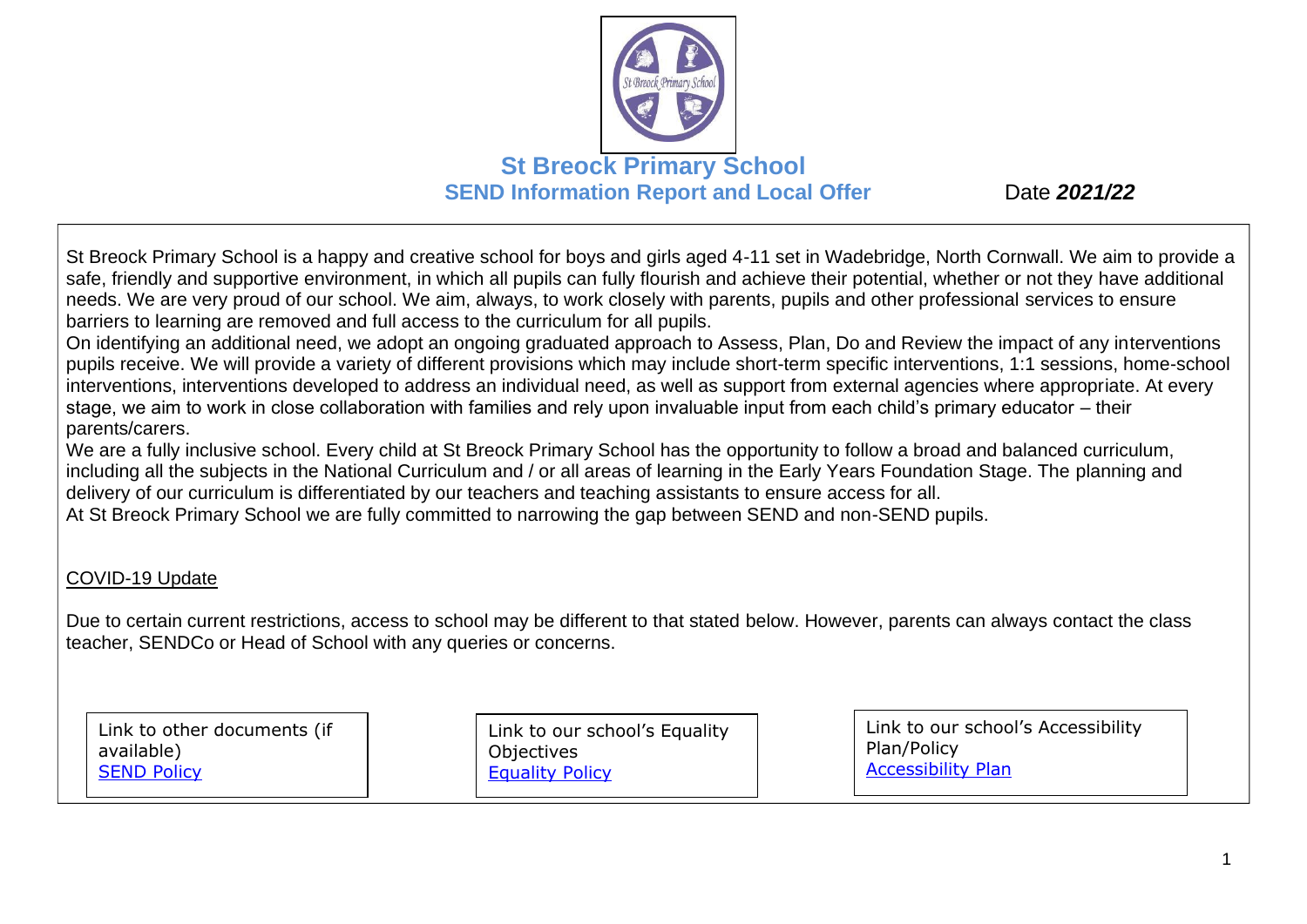**Name of the Special Educational Needs/Disabilities Coordinator:** Miss Gemma Jorey **Contact details:** St Breock Primary School, Tremarren Road, Wadebridge, Cornwall PL27 7XL Tel: 01208 815900

## **The levels of support and provision offered by our school**

Covid-19 response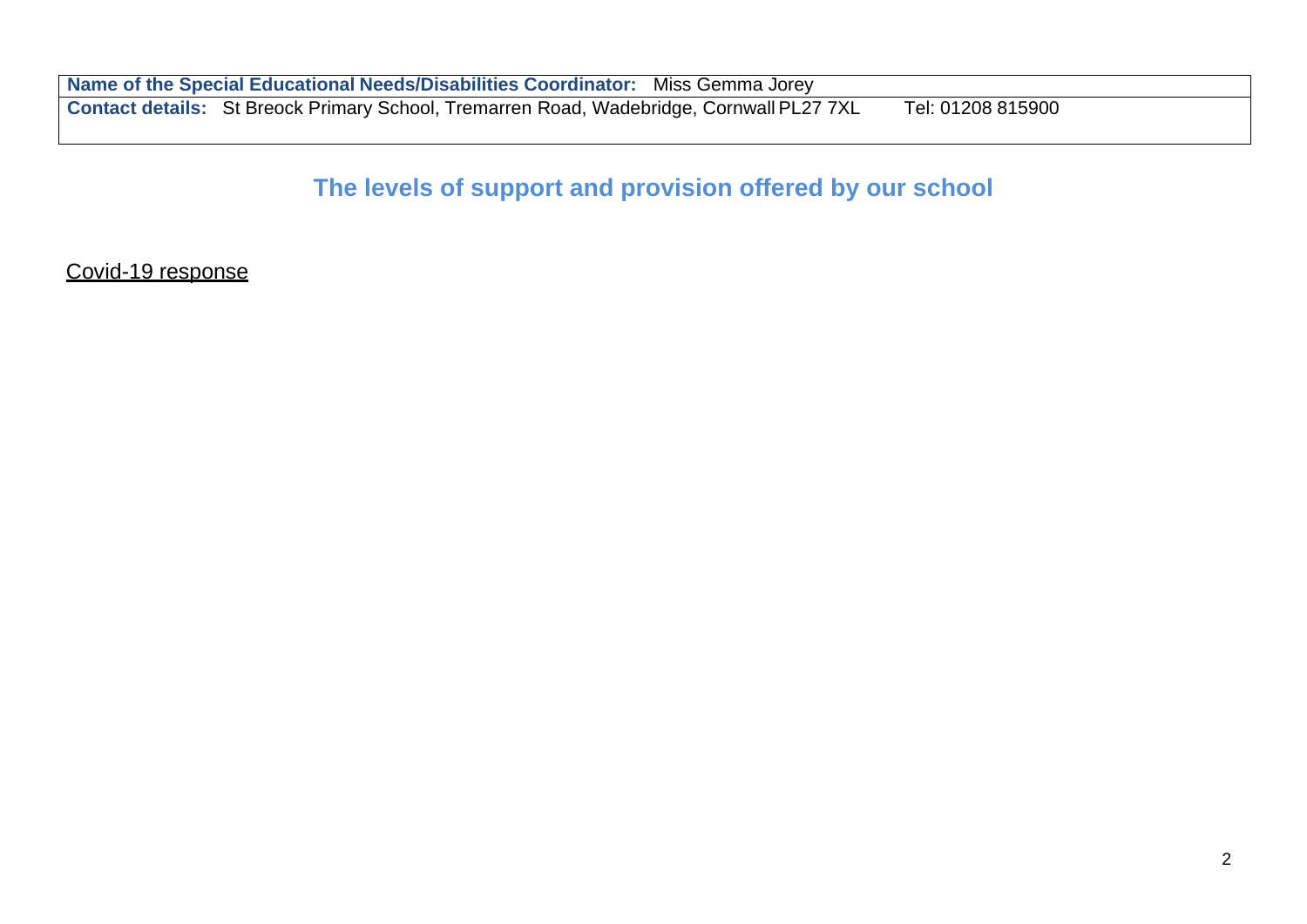| Whole school approaches<br>The universal offer to all children and YP.                                                                                                            | Additional, targeted support and<br>provision                                                                                      | Specialist, individualised support and<br>provision                                                                                                 |
|-----------------------------------------------------------------------------------------------------------------------------------------------------------------------------------|------------------------------------------------------------------------------------------------------------------------------------|-----------------------------------------------------------------------------------------------------------------------------------------------------|
| $\frac{1}{2}$ $\frac{1}{2}$ $\frac{1}{2}$ $\frac{1}{2}$ $\frac{1}{2}$ $\frac{1}{2}$ $\frac{1}{2}$                                                                                 |                                                                                                                                    |                                                                                                                                                     |
| Robust systems of assessment to<br>$\bullet$<br>ascertain where pupils are now and<br>establish gaps in knowledge and<br>learning.                                                | Robust systems of assessment to<br>$\bullet$<br>ascertain where pupils are now<br>and establish gaps in knowledge<br>and learning. | Review EHCP provision and<br>ensure outcomes are accurate<br>and any adjustments addressed<br>through formal processes with the<br>Local Authority. |
| SEND provision is overviewed and<br>$\bullet$<br>SEF (Self Evaluation Form) is<br>audited.                                                                                        | Review of IEPS for all pupils on<br>SEN support. Ensure any<br>adjustments of targets/provision is                                 | <b>EHCP</b> risk assessments when<br>required.                                                                                                      |
| Comprehensive Trust wide training<br>$\bullet$<br>sessions for all staff and SENDCo.                                                                                              | in place. Ensure cycles of assess,<br>plan, do, review and target and<br>respond to presenting needs now.                          | <b>Educational Psychologist referrals</b><br>made to support pupils as<br>considered necessary.                                                     |
| Trauma Informed Schools - advice<br>$\bullet$<br>and guidance to support staff,<br>children and communities (further<br>information in the Inclusion file and<br>on the CPD link) | Review intervention programmes.<br>Multiagency collaboration and<br>referrals - risk assessments in<br>place.                      | Multiagency collaboration and<br>referrals made as considered<br>necessary - risk assessments in<br>place.                                          |
| Ensure parental/family engagement<br>$\bullet$<br>and support.<br>Whole class Motional assessments<br>to ascertain emotional wellbeing                                            | <b>Individual Motional Assessments</b><br>to ascertain emotional wellbeing<br>and plan support accordingly.                        | <b>Individual Motional Assessments</b><br>to ascertain emotional wellbeing<br>and plan support accordingly.                                         |

**1.** Listening to and responding to children and young people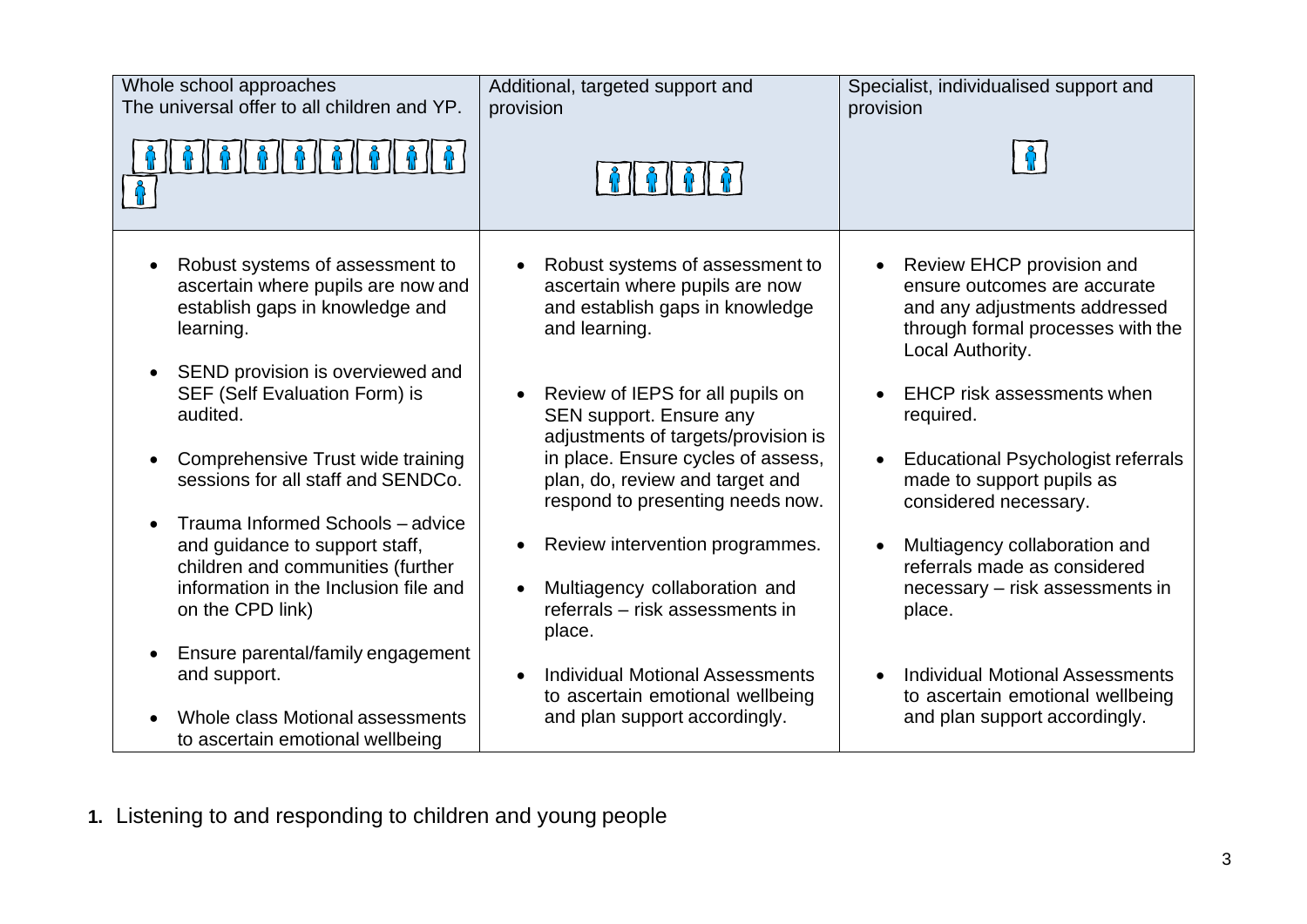| Whole school approaches<br>The universal offer to all children and YP.                                                                                                                                                                                                                                                                                                                                                                                                      | Additional, targeted support and provision                                                                                                                                                                                                                                                                                              | Specialist, individualised support and<br>provision                                                                                                                                                                                                                                                                                                                                                               |
|-----------------------------------------------------------------------------------------------------------------------------------------------------------------------------------------------------------------------------------------------------------------------------------------------------------------------------------------------------------------------------------------------------------------------------------------------------------------------------|-----------------------------------------------------------------------------------------------------------------------------------------------------------------------------------------------------------------------------------------------------------------------------------------------------------------------------------------|-------------------------------------------------------------------------------------------------------------------------------------------------------------------------------------------------------------------------------------------------------------------------------------------------------------------------------------------------------------------------------------------------------------------|
|                                                                                                                                                                                                                                                                                                                                                                                                                                                                             |                                                                                                                                                                                                                                                                                                                                         |                                                                                                                                                                                                                                                                                                                                                                                                                   |
| The views and opinions of all pupils are<br>valued.<br>· School Council representatives<br>drawn from Years FS2 to Year 6<br>• School Council involved in staff<br>recruitment process<br>• Weekly peer support through<br><b>Reading Partners</b><br>• Pupil questionnaires completed<br>regularly<br>• Y6 pupils are allocated roles of<br>responsibility, such as House<br>Captains, Beacon buddies, etc.<br>• PSHE Jigsaw lessons in every<br>class, on a weekly basis. | <b>Pupils receiving SEN Support</b><br>attend (where appropriate) and<br>contribute towards Planning and<br>Review Meetings as Part of the<br>Assess, Plan, Do and Review<br>(APDR) Cycle<br>• Pupils with SEND are included in<br>all aspects of the universal offer.<br>• Pupils with SEND are included<br>in all pupil conferencing. | • At the point of its annual review,<br>Pupils with an EHCP, as well as those<br>applying for statutory assessment, will<br>complete an 'All About Me' document.<br>• Pupils views are sought as part of the<br>APDR cycle.<br>• FM Systems for those with a Hearing<br>Impairment, visual timetables and<br>other visual materials as required will<br>be used to gain individual's opinion,<br>ideas and views. |

# **2.** Partnership with parents and carers

| Whole school approaches                    | Additional, targeted support and provision | Specialist, individualised support and |
|--------------------------------------------|--------------------------------------------|----------------------------------------|
| The universal offer to all children and YP |                                            | provision                              |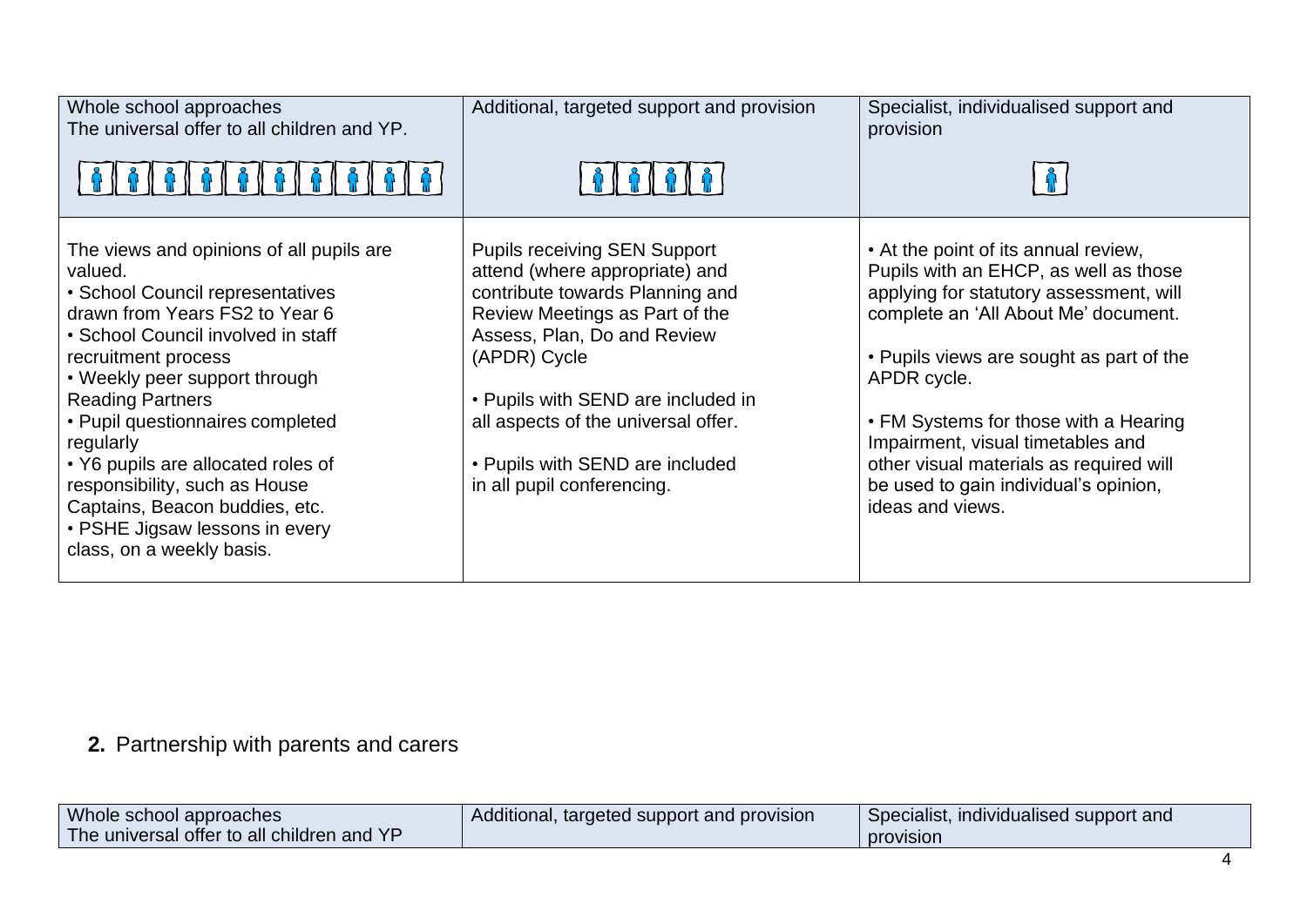| • The school is committed to working in close<br>partnership with all parents and carers<br>• Parent/carers know what to do<br>if they have any concerns<br>• The school website and social media<br>platforms are updated regularly and keep<br>parent/carers informed about school<br>activities<br>• The school sends text messages and<br>newsletters to ensure parents/carers<br>remain informed<br>• Parent Consultations in the Autumn and<br>Spring Terms and Annual Reports in the<br>Summer Term provide up to date<br>information about children's learning and<br>targets for next steps<br>• Termly Curriculum advice leaflets outline<br>the skills and knowledge to be taught in<br>each class, each term<br>• 'Open Door' policy at 8.45am every<br>morning | Parents can contact school at any<br>time with concerns about their child.<br>• Parents/carers of those receiving SEN<br>Support attend and contribute towards<br>Planning and Review Meetings as Part of<br>the APDR Cycle<br>• Home/school books where appropriate<br>• Parents/Carers know who the SENDCo<br>is and how to contact her.<br>• Families are invited to attend<br>information sessions aimed at helping<br>them to support their child's learning at<br>home (School Forum and Learning Fairs) | Parent/carers are actively involved in<br>planning all meetings and are supported,<br>where appropriate, to be able to do so.<br>• Parent/carer's views are an integral<br>part of TAC meetings and SEND<br>reviews<br>• Independent information, advice and<br>support is available to parents through<br><b>Cornwall SENDiass service</b><br>• All documentation can be presented in a<br>format that is accessible to individual<br>parents/carers<br>• Parents/carers are encouraged to join in<br>with school trips where appropriate. |
|-----------------------------------------------------------------------------------------------------------------------------------------------------------------------------------------------------------------------------------------------------------------------------------------------------------------------------------------------------------------------------------------------------------------------------------------------------------------------------------------------------------------------------------------------------------------------------------------------------------------------------------------------------------------------------------------------------------------------------------------------------------------------------|----------------------------------------------------------------------------------------------------------------------------------------------------------------------------------------------------------------------------------------------------------------------------------------------------------------------------------------------------------------------------------------------------------------------------------------------------------------------------------------------------------------|---------------------------------------------------------------------------------------------------------------------------------------------------------------------------------------------------------------------------------------------------------------------------------------------------------------------------------------------------------------------------------------------------------------------------------------------------------------------------------------------------------------------------------------------|

## **3.** The curriculum

| Whole school approaches.<br>The universal offer to all children and YP | Additional, targeted support and provision | Specialist, individualised support and<br>provision |
|------------------------------------------------------------------------|--------------------------------------------|-----------------------------------------------------|
|                                                                        |                                            |                                                     |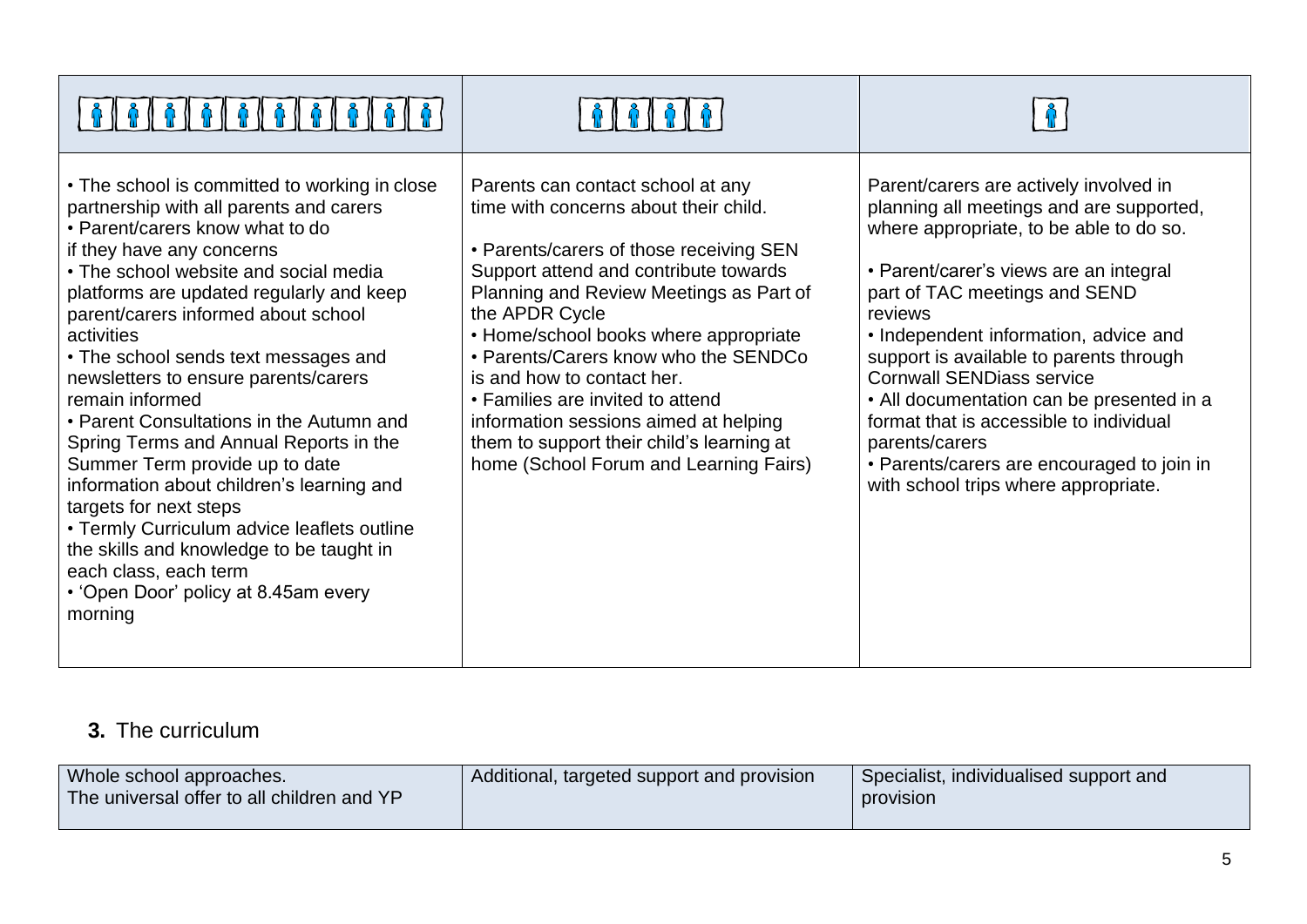| The curriculum is designed to<br>address the needs of all pupils<br>regardless of their abilities and/or<br>additional needs<br>• We are committed to the inclusion of<br>all pupils, regardless of their ability<br>and/or additional needs,<br>• all pupils have full access to the<br>curriculum.<br>• all pupils are able to increase their<br>independent learning, numeracy and<br>literacy skills through various<br>programmes<br>• Assessments are used very regularly<br>to identify pupils who need specific<br>interventions<br>• Wide variety of extra curricular<br>activities and afterschool clubs are<br>available, changing termly<br>• Residential experiences every year<br>across KS2<br>• Celebration Assemblies, Personal<br>Best, green cards, School Value<br>recognition are all examples of how<br>we reward achievement and effort | Intervention packages are needs led. They<br>are introduced, reviewed and adapted in light<br>of pupil progress<br>· Small group interventions include:<br>- Read, Write, Inc (Phonics)<br>Speech and Language<br>- FunFit<br>- Phonological Awareness<br>- Pre-teach<br>- Over-learn<br>- Handwriting<br>- Memory skills<br>Pupils receive immediate intervention and<br>favourable ratios to ensure Quality First<br>Teaching across all classes | • Individualised learning programmes as<br>appropriate including:<br>- The Power of 2<br>- Sensory breaks<br>- Physiotherapy<br>- Speech and Language<br>• Pupils with SEND will access the<br>curriculum with planned adult support<br>as required<br>• Advice received from external<br>agencies will be integrated into class<br>planning |
|----------------------------------------------------------------------------------------------------------------------------------------------------------------------------------------------------------------------------------------------------------------------------------------------------------------------------------------------------------------------------------------------------------------------------------------------------------------------------------------------------------------------------------------------------------------------------------------------------------------------------------------------------------------------------------------------------------------------------------------------------------------------------------------------------------------------------------------------------------------|----------------------------------------------------------------------------------------------------------------------------------------------------------------------------------------------------------------------------------------------------------------------------------------------------------------------------------------------------------------------------------------------------------------------------------------------------|----------------------------------------------------------------------------------------------------------------------------------------------------------------------------------------------------------------------------------------------------------------------------------------------------------------------------------------------|

# **4.** Teaching and learning

| Whole school approaches<br>The universal offer to all children and YP | Additional, targeted support and provision | Specialist, individualised support and<br>provision |
|-----------------------------------------------------------------------|--------------------------------------------|-----------------------------------------------------|
|                                                                       |                                            |                                                     |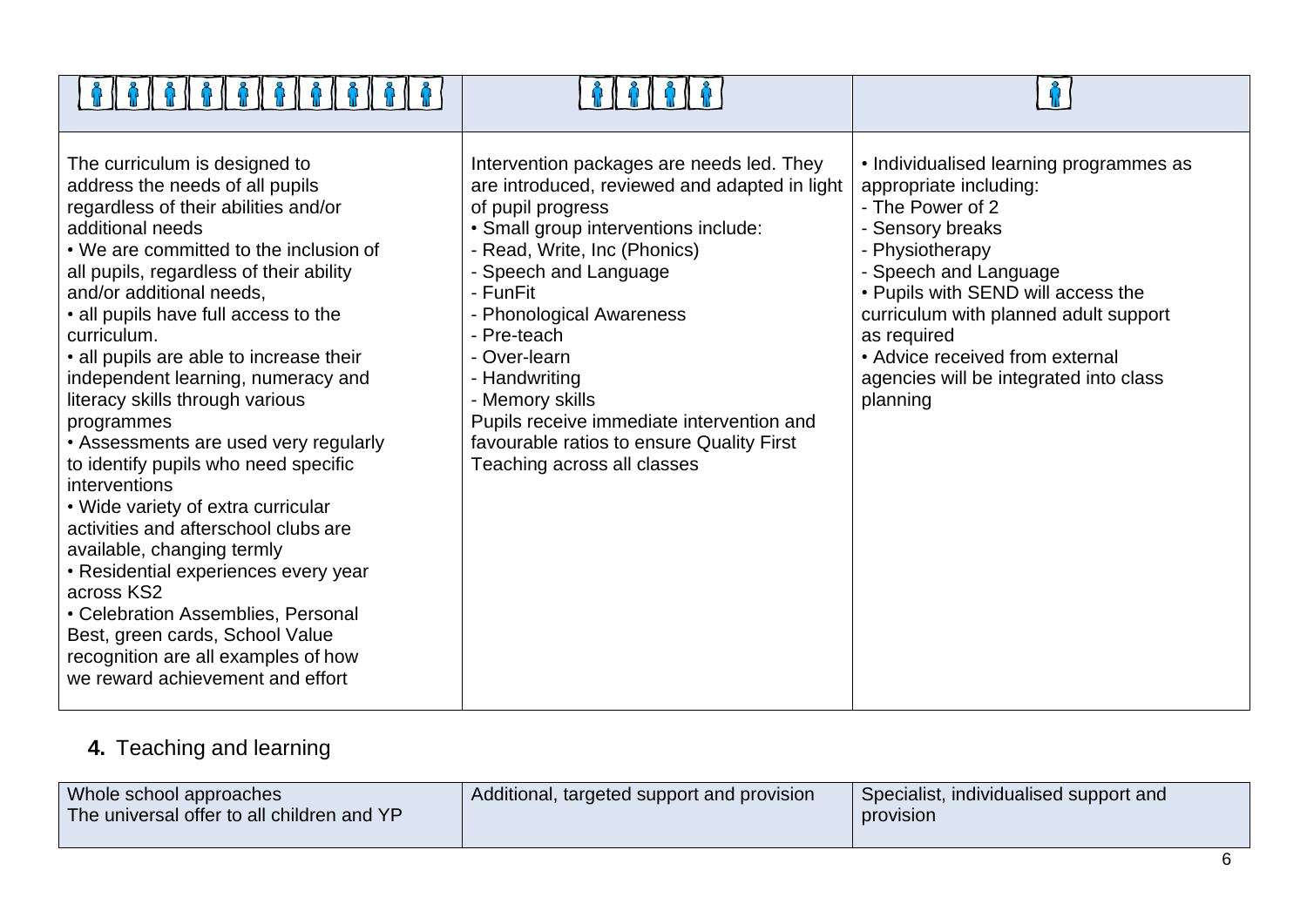| Our school motto of Learning, Love and<br>Laughter seeks to inspire a thirst for<br>lifelong learning from everyone in our<br>school community<br>• Whole school monitoring<br>ensures quality first teaching in all<br>classes.<br>• All pupils have personal targets which<br>are discussed and updated regularly.<br>• Lesson planning with differentiated<br>outcomes for every pupil ensures<br>inclusive access and progress for all<br>• The lessons are carefully planned to<br>include clear stages, regular progress<br>checks and different learning<br>opportunities<br>• Differentiation and groupings are<br>identified in English and Mathematics a<br>• Learning Objectives are displayed and<br>shared with all pupils<br>• Pupils' work will be regularly<br>marked.<br>• Literacy/Numeracy and up to date<br>training thereof is a priority for all staff | Class based staff share information<br>and lesson plans to ensure that<br>pupils with SEND have targeted<br>support and provision.<br>• Class based staff work with small<br>groups to:<br>- ensure understanding<br>- facilitate learning<br>- foster independence<br>- keep pupils on task.<br>• Independent pupil learning is<br>supported using technology.<br>• Special examination arrangements<br>are put in place for internal and<br>external tests and examinations | Personalised and highly differentiated<br>work is provided enabling independent<br>learning.<br>• One-to-one support is in place for<br>pupils who need more intensive<br>support, e.g. for those with physical<br>disabilities, sensory loss, hearing<br>impairment, speech and language<br>difficulties, autism, literacy<br>difficulties/dyslexia etc.<br>• Outreach from local networks and<br>Aspire colleagues requested for advice<br>on teaching and learning. |
|------------------------------------------------------------------------------------------------------------------------------------------------------------------------------------------------------------------------------------------------------------------------------------------------------------------------------------------------------------------------------------------------------------------------------------------------------------------------------------------------------------------------------------------------------------------------------------------------------------------------------------------------------------------------------------------------------------------------------------------------------------------------------------------------------------------------------------------------------------------------------|-------------------------------------------------------------------------------------------------------------------------------------------------------------------------------------------------------------------------------------------------------------------------------------------------------------------------------------------------------------------------------------------------------------------------------------------------------------------------------|------------------------------------------------------------------------------------------------------------------------------------------------------------------------------------------------------------------------------------------------------------------------------------------------------------------------------------------------------------------------------------------------------------------------------------------------------------------------|

# **5.** Self-help skills and independence

والمتسامح المتسامح المتسامح المتسامح المتسامح المناسب

| Whole school approaches                    | Additional, targeted support and provision | Specialist, individualised support and |
|--------------------------------------------|--------------------------------------------|----------------------------------------|
| The universal offer to all children and YP |                                            | <b>provision</b>                       |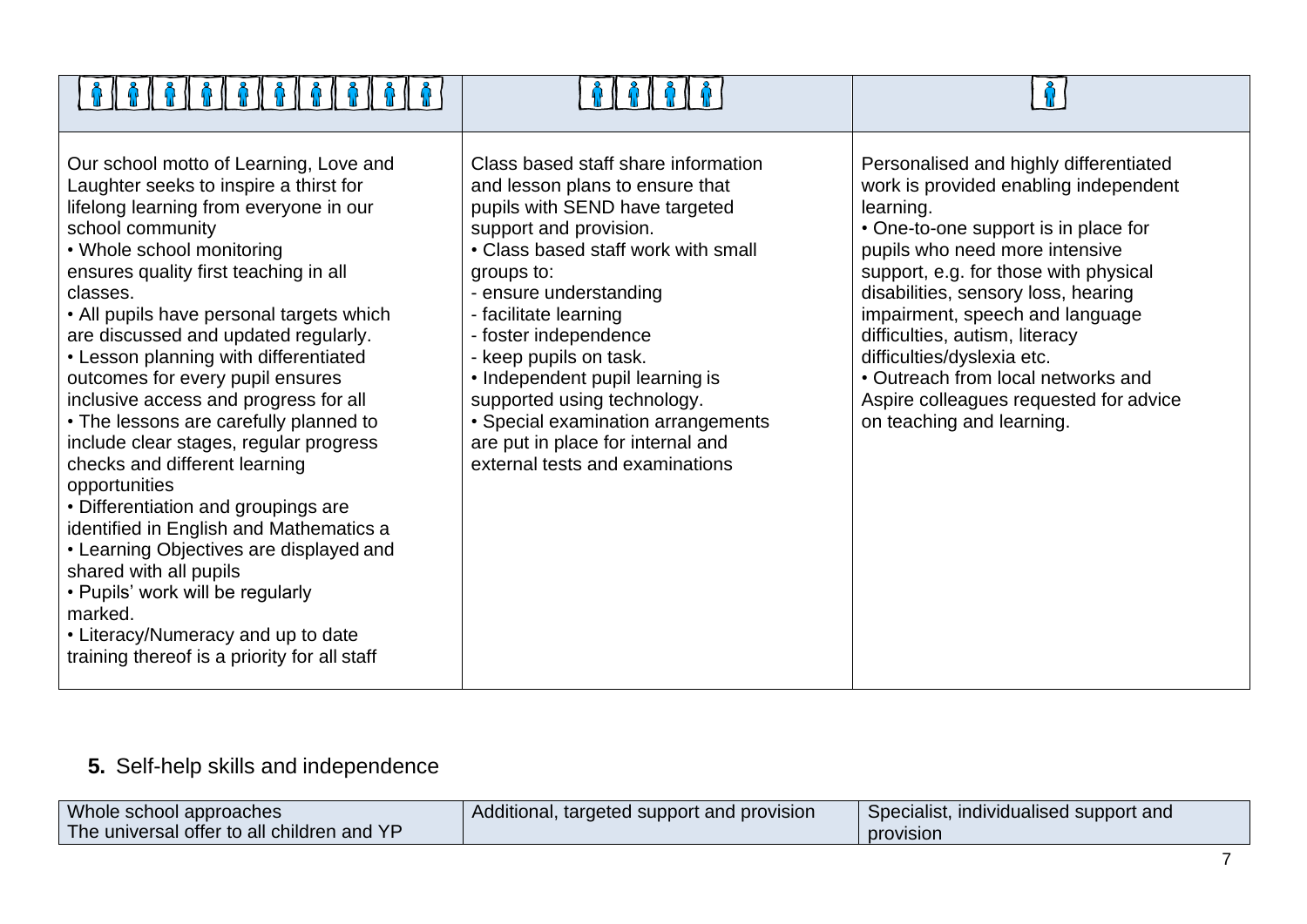| <b>፡ በ ଜ በ ଜ በ ଜ በ ଜ</b>                                                                                                                                                                                                                            |                                                                                                                                                                 |                                                                                                                                                                                                                                                                                                                                                                                                                                                                                                  |
|-----------------------------------------------------------------------------------------------------------------------------------------------------------------------------------------------------------------------------------------------------|-----------------------------------------------------------------------------------------------------------------------------------------------------------------|--------------------------------------------------------------------------------------------------------------------------------------------------------------------------------------------------------------------------------------------------------------------------------------------------------------------------------------------------------------------------------------------------------------------------------------------------------------------------------------------------|
| Technology is available to aid<br>Independence.<br>• Resources are available in all classrooms<br>which promote independence<br>• 4 B's (brain, book, buddy, boss)<br>approach is displayed in each<br>classroom to promote learning<br>resilience. | Teaching assistants facilitate<br>independence.<br>• Pupils have personalised equipment to<br>help them to learn, such as talking tins,<br>overlays, and timers | Teaching assistants working one-to-one with<br>pupils encourage them to be<br>specific about what they need help<br>with, along with asking them what they<br>have done already to find the help for<br>themselves.<br>• Additional support is shared to build<br>resilience in the young person, so that<br>they have self-coping strategies when<br>and if the teaching assistant is absent<br>• Personalised 'now and next' boards<br>and timetables are in place to support<br>independence. |

### **6.** Health, wellbeing and emotional support

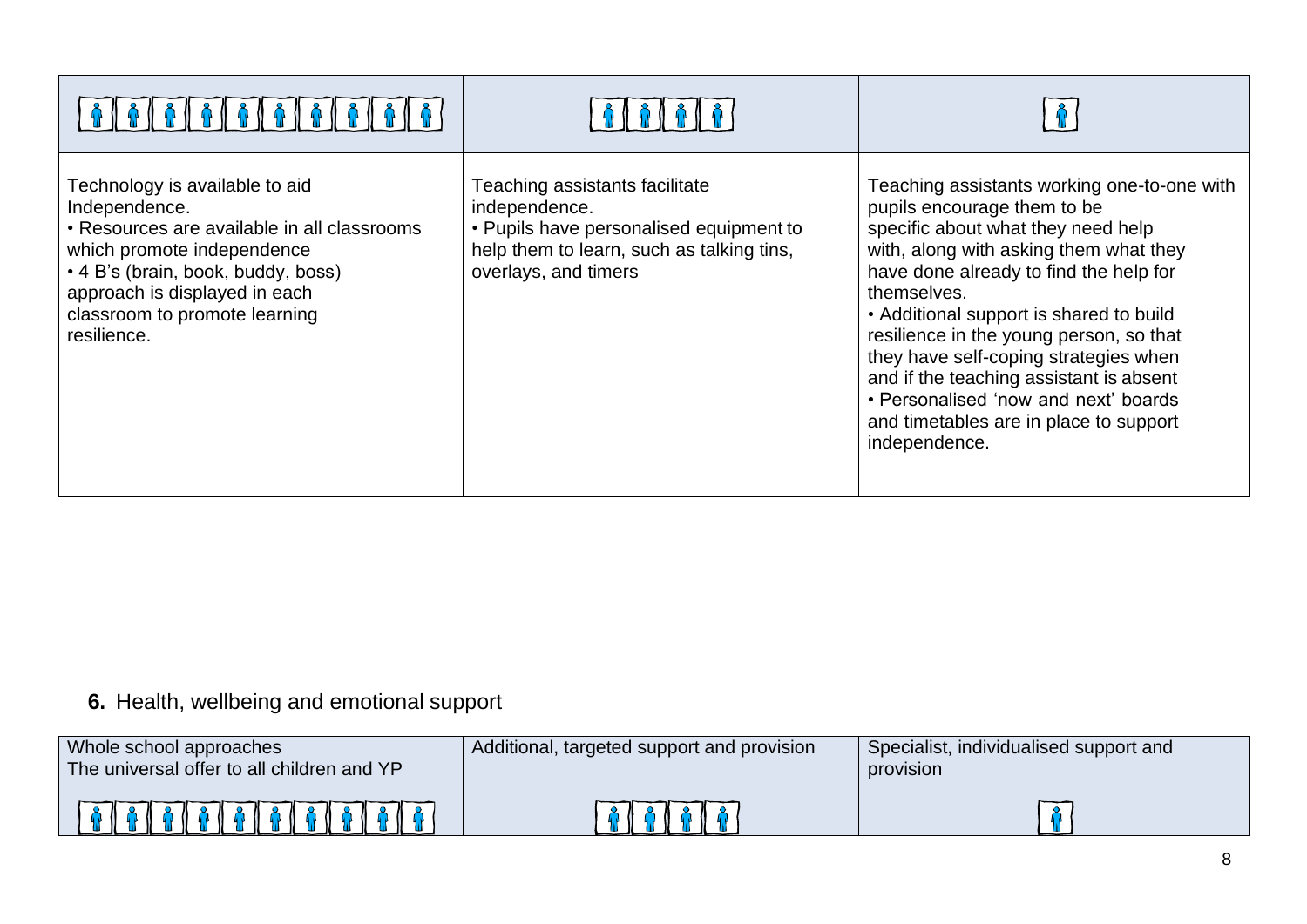| • PSHE (Jigsaw) lessons include all<br>pupils.<br>• ALL Staff are responsible for the<br>wellbeing, emotional, physical and<br>mental health needs of pupils. This is<br>co- ordinated by their class teacher and<br>the SENDCo<br>• We adopt a whole school approach to<br>supporting well-being through the<br>TIS scheme<br>• All children are assessed and tracked<br>for emotional and social development<br>• There is a named person who<br>coordinates the school's wellbeing<br>curriculum (Mrs Pam Dennis)<br>• The named staff member who is a trained<br><b>TIS practitioners (Mrs Kirsten</b><br>Austin).<br>• Pupil issues are dealt with as they arise.<br>· School nurse service is available<br>through parental referral. | Time limited and monitored groups address:<br>- self-esteem<br>- social skills<br>anger management.<br>• Risk assessments are carried out to<br>actively support pupils in ensuring their<br>health, well-being and emotional needs<br>are met.<br>• Targeted objectives are created for<br>individual pupils in a working<br>partnership with parents and carers. | TACs, Early Support meetings and<br>reviews are supported by a range of<br>agencies including the school nurse.<br>• Additional support for pupils can be<br>requested from<br>- CAMHS<br>- Social Care<br>- Dreadnought<br>- Penhaligan's Friends and others as<br>appropriate.<br>• Pupils with specific medical conditions<br>have individual health care plans. |
|---------------------------------------------------------------------------------------------------------------------------------------------------------------------------------------------------------------------------------------------------------------------------------------------------------------------------------------------------------------------------------------------------------------------------------------------------------------------------------------------------------------------------------------------------------------------------------------------------------------------------------------------------------------------------------------------------------------------------------------------|--------------------------------------------------------------------------------------------------------------------------------------------------------------------------------------------------------------------------------------------------------------------------------------------------------------------------------------------------------------------|---------------------------------------------------------------------------------------------------------------------------------------------------------------------------------------------------------------------------------------------------------------------------------------------------------------------------------------------------------------------|

## **7.** Social Interaction opportunities

| Whole school approaches<br>The universal offer to all children and YP | Additional, targeted support and provision | Specialist, individualised support and<br>provision |
|-----------------------------------------------------------------------|--------------------------------------------|-----------------------------------------------------|
|                                                                       | $\bullet$ () $\bullet$ () $\bullet$        |                                                     |
|                                                                       |                                            |                                                     |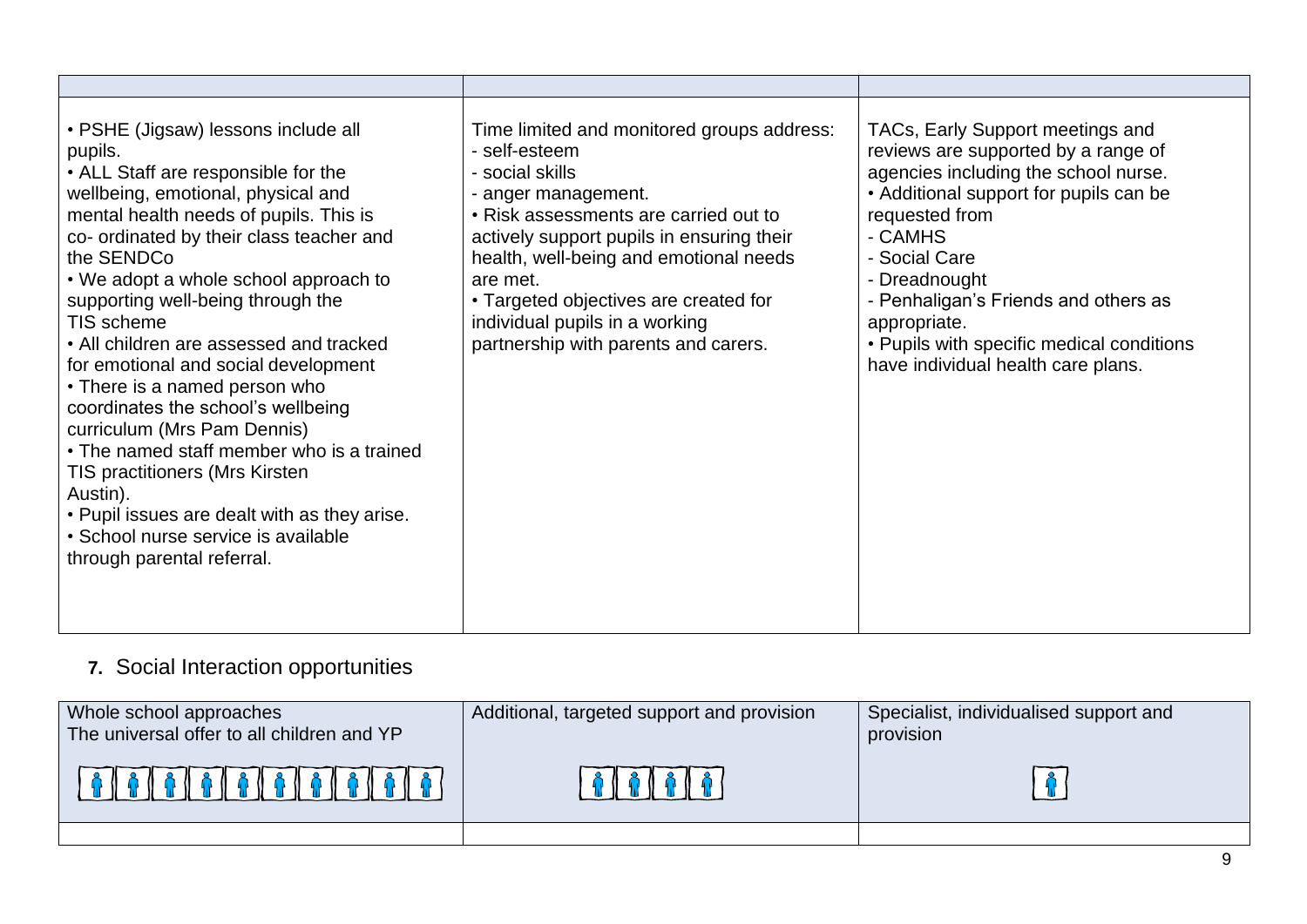| All students have opportunities for<br>social interaction, regardless of need.<br>• All students are invited on trips and<br>visits subject to necessary risk<br>school day.<br>assessment. | Additional support is arranged by staff<br>in liaison with parents to allow access<br>to social interaction opportunities<br>beyond the school site and/or the | Students individually supported by<br>TA's or have PA's to enable their<br>attendance at after school clubs.<br>• Individual arrangements will be made<br>to ensure pupils have access to a<br>modified timetable during residential<br>visits. |
|---------------------------------------------------------------------------------------------------------------------------------------------------------------------------------------------|----------------------------------------------------------------------------------------------------------------------------------------------------------------|-------------------------------------------------------------------------------------------------------------------------------------------------------------------------------------------------------------------------------------------------|
|---------------------------------------------------------------------------------------------------------------------------------------------------------------------------------------------|----------------------------------------------------------------------------------------------------------------------------------------------------------------|-------------------------------------------------------------------------------------------------------------------------------------------------------------------------------------------------------------------------------------------------|

**8.** The physical environment (accessibility, safety and positive learning environment)

| Whole school approaches<br>The universal offer to all children and YP | Additional, targeted support and provision | Specialist, individualised support and<br>provision |
|-----------------------------------------------------------------------|--------------------------------------------|-----------------------------------------------------|
|                                                                       |                                            |                                                     |
| All areas of the school are                                           | Non-slip, non-breakable                    | Specialist equipment in                             |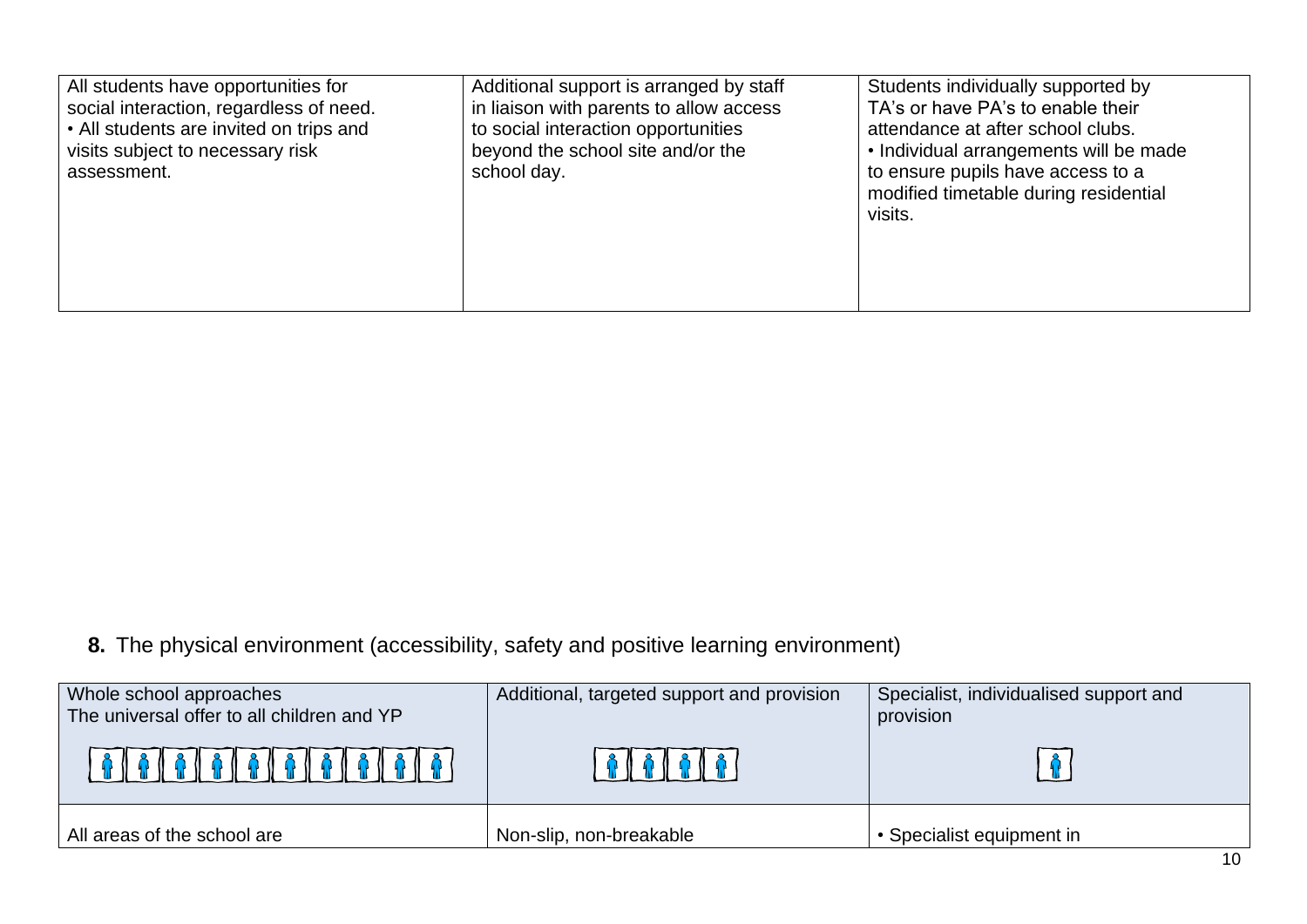| accessible to everyone including<br>those pupils with SEND.<br>• All facilities have wheel chair<br>accessible classes.<br>• Pupils feel safe in an environment<br>where bullying is acknowledged and<br>dealt with effectively.<br>• There is a named child protection<br>officer, 'Designated Safeguarding<br>Officer' (and deputies) and a named<br>'Child in Care' teacher. Mrs Sian<br>Hall is the Designated Safeguarding<br>Officer and Mrs Kate Williams is the<br>Designated Deputy. Mrs Hall is the<br>Designated Teacher for Children in<br>Care.<br>• All areas of the school are uplifting,<br>positive and support learning.<br>• Teachers focus on rewarding good<br>behaviour to promote a positive<br>learning environment<br>• The rewards and sanctions system<br>is robust and displayed around the<br>school. | equipment available in<br>practical lessons.<br>• Adapted toilets available.<br>• Some toilets adapted by<br>height.<br>• Adjustable chairs/ tables can<br>be made available.<br>• There are named adults who<br>are 'Teamteach' trained (Mr James Ross,<br>Mrs Amanda Olver and Mrs Emily<br>Lofthouse). | practical lessons enable<br>disabled pupils to be<br>independent.<br>• Classrooms/halls/corridors are<br>made accessible for young<br>people with sensory needs. |
|------------------------------------------------------------------------------------------------------------------------------------------------------------------------------------------------------------------------------------------------------------------------------------------------------------------------------------------------------------------------------------------------------------------------------------------------------------------------------------------------------------------------------------------------------------------------------------------------------------------------------------------------------------------------------------------------------------------------------------------------------------------------------------------------------------------------------------|-----------------------------------------------------------------------------------------------------------------------------------------------------------------------------------------------------------------------------------------------------------------------------------------------------------|------------------------------------------------------------------------------------------------------------------------------------------------------------------|
|------------------------------------------------------------------------------------------------------------------------------------------------------------------------------------------------------------------------------------------------------------------------------------------------------------------------------------------------------------------------------------------------------------------------------------------------------------------------------------------------------------------------------------------------------------------------------------------------------------------------------------------------------------------------------------------------------------------------------------------------------------------------------------------------------------------------------------|-----------------------------------------------------------------------------------------------------------------------------------------------------------------------------------------------------------------------------------------------------------------------------------------------------------|------------------------------------------------------------------------------------------------------------------------------------------------------------------|

# **9.** Transition from year to year and setting to setting

| Whole school approaches                    | Additional, targeted support and provision                                                                      | Specialist, individualised support and |
|--------------------------------------------|-----------------------------------------------------------------------------------------------------------------|----------------------------------------|
| The universal offer to all children and YP |                                                                                                                 | provision                              |
| 0000000000000                              | $\frac{1}{2}$ $\frac{1}{2}$ $\frac{1}{2}$ $\frac{1}{2}$ $\frac{1}{2}$ $\frac{1}{2}$ $\frac{1}{2}$ $\frac{1}{2}$ |                                        |
|                                            |                                                                                                                 |                                        |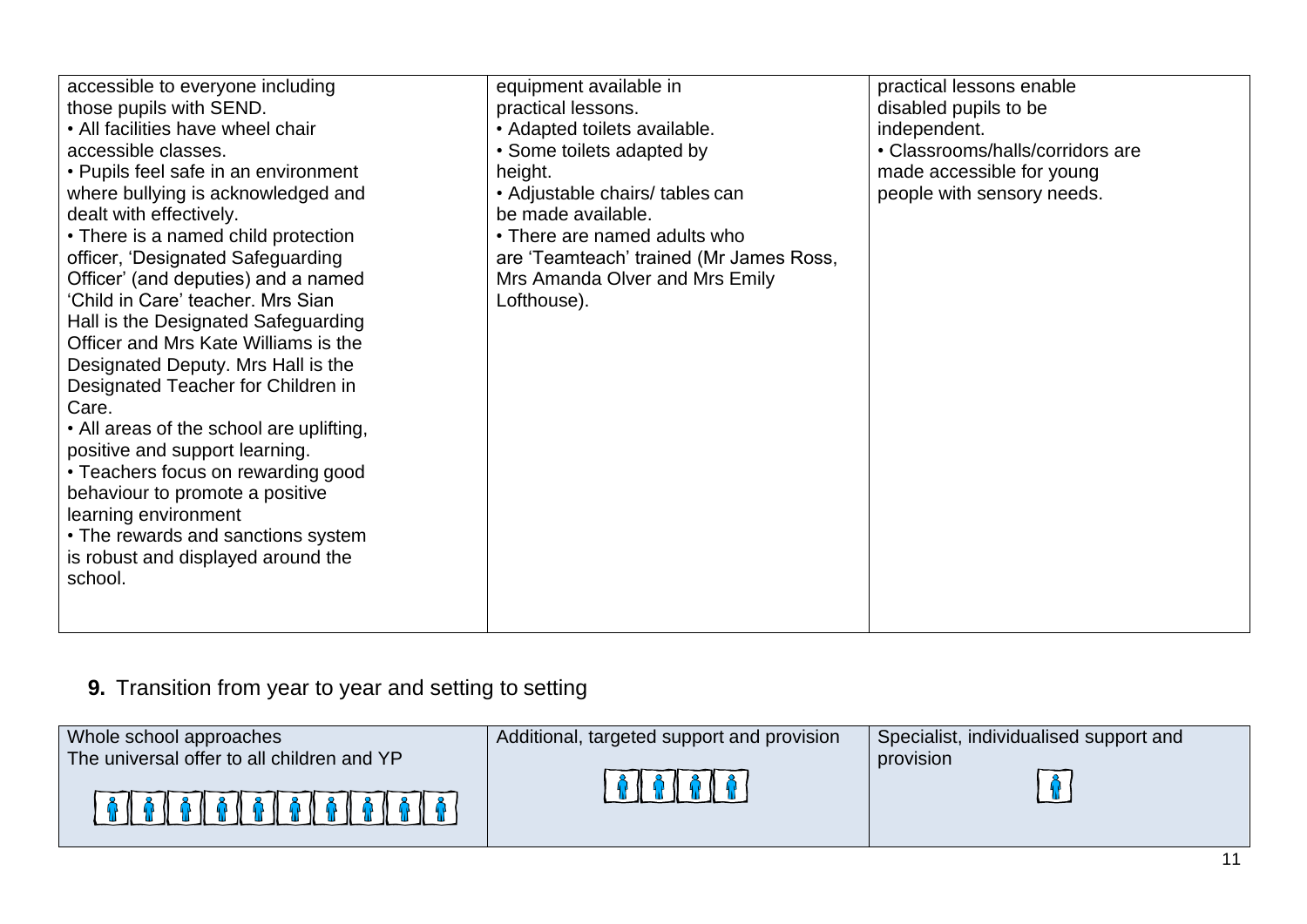| Nursery staff visit children at preschool<br>providers.<br>• Class teachers identify pupils who may<br>need extra support at transition points.<br>• Year Six children visit local secondary<br>school regularly.<br>• Year Six take part in a week of transition<br>activities with children from cluster schools.<br>• Nursery/Secondary staff visit school to<br>support transition.<br>• Classes move up in early July, following<br>transition meetings between the sending<br>and receiving teachers. | • 'Buddy' or peer systems are in place<br>for pupils who are particularly<br>vulnerable at transition.<br>• Pupils identified as possibly<br>struggling with transition have many<br>additional visits in small groups. | The SENDCo attends annual EHCP<br>reviews. Secondary colleagues<br>are routinely invited to attend<br>from Year 5.<br>• Pupils have a structured and<br>gradual transition package from<br>setting to setting. This ensures<br>that they are very familiar with<br>routines, key members of staff,<br>running of the school day,<br>environment, etc.<br>• Pupil passports are used to aid<br>the process.<br>• SENDCo will negotiate an<br>individualised package of<br>enhanced transition to<br>Wadebridge School. |
|-------------------------------------------------------------------------------------------------------------------------------------------------------------------------------------------------------------------------------------------------------------------------------------------------------------------------------------------------------------------------------------------------------------------------------------------------------------------------------------------------------------|-------------------------------------------------------------------------------------------------------------------------------------------------------------------------------------------------------------------------|-----------------------------------------------------------------------------------------------------------------------------------------------------------------------------------------------------------------------------------------------------------------------------------------------------------------------------------------------------------------------------------------------------------------------------------------------------------------------------------------------------------------------|
|-------------------------------------------------------------------------------------------------------------------------------------------------------------------------------------------------------------------------------------------------------------------------------------------------------------------------------------------------------------------------------------------------------------------------------------------------------------------------------------------------------------|-------------------------------------------------------------------------------------------------------------------------------------------------------------------------------------------------------------------------|-----------------------------------------------------------------------------------------------------------------------------------------------------------------------------------------------------------------------------------------------------------------------------------------------------------------------------------------------------------------------------------------------------------------------------------------------------------------------------------------------------------------------|

**10.** The SEND qualifications of, and SEND training attended by, our staff

| To enable all children to have access to the<br>curriculum, information and guidance, physical<br>environment, school and wider community | To enable targeted support and provision | To enable specialist, individualised support<br>and provision |
|-------------------------------------------------------------------------------------------------------------------------------------------|------------------------------------------|---------------------------------------------------------------|
|                                                                                                                                           |                                          |                                                               |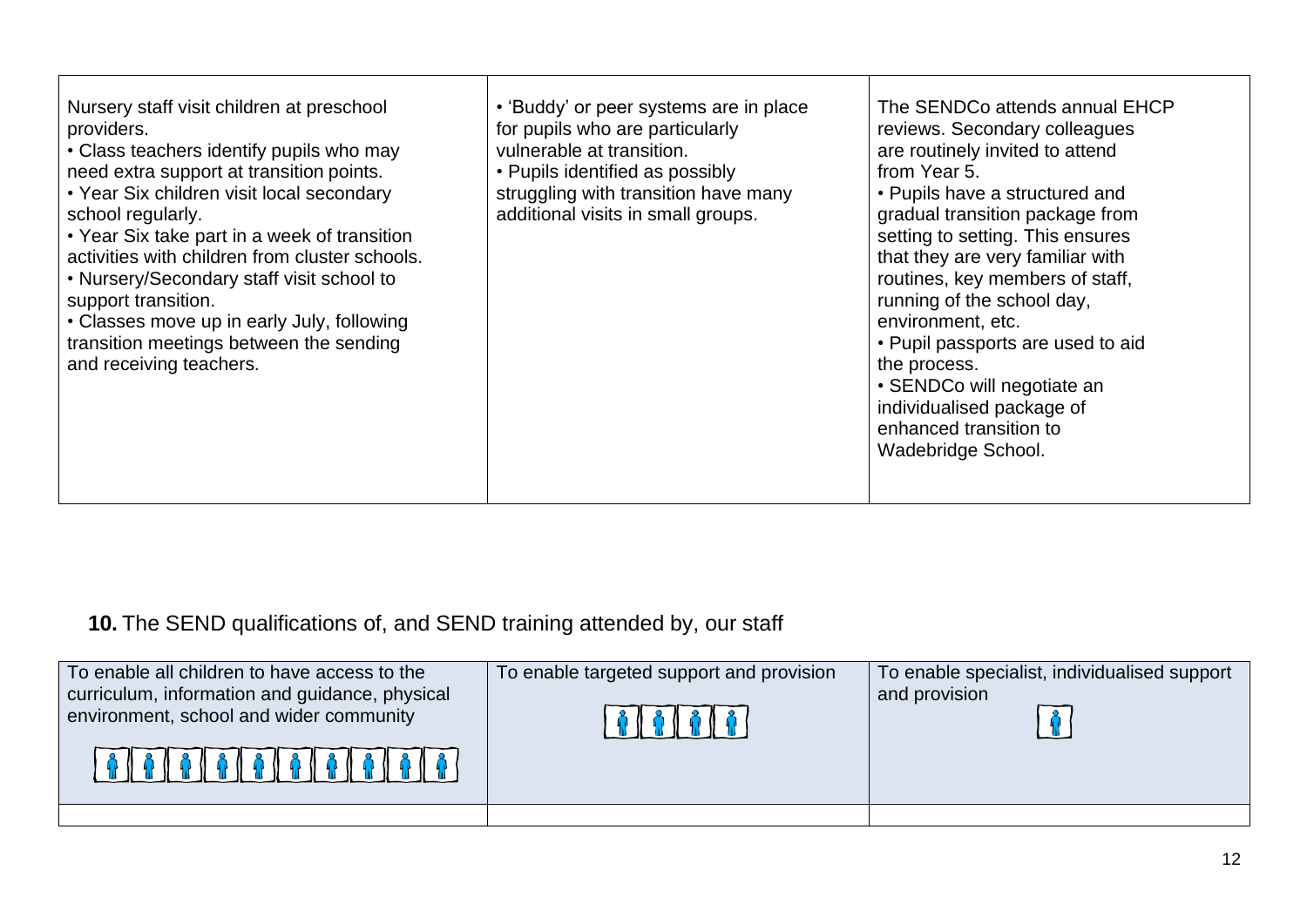| All staff receive training and updates on a                                                                | SENDCo is up to date and aware of                                                    | SENDCo knows how to access                                                                    |
|------------------------------------------------------------------------------------------------------------|--------------------------------------------------------------------------------------|-----------------------------------------------------------------------------------------------|
| regular basis regarding changes, updates<br>to special educational need.                                   | different interventions and possible<br>provisions.                                  | specialist and individualised support<br>from agencies.                                       |
| Named Aspire Inclusion Lead, Evelyn<br>Kyne.                                                               | SENDCo is trained to deliver<br>Dyslexia Screening.                                  | There are named adults who are<br>'Teamteach' trained (Mr James<br>Ross, Mrs Amanda Olver and |
| Family Information Service website is<br>available for parents and staff to access<br>guidance and advice. | Outside agencies/specialists<br>provide training to meet needs and<br>support.       | Mrs Emily Lofhouse).                                                                          |
| All teaching staff have had an introduction<br>to Trauma Informed Schools training.                        | SENDCo is trained as a<br><b>Designated Deputy Safeguarding</b><br>Lead.             |                                                                                               |
|                                                                                                            | The Head of School is the<br>Designated Safeguarding Lead.                           |                                                                                               |
|                                                                                                            | TA's are trained as Read, Write Inc<br>practitioners.                                |                                                                                               |
|                                                                                                            | One member of staff has received<br>Trauma Informed training (Mrs<br>Kirsten Austin) |                                                                                               |

• Services and organisations that we work with:

| Service/organisation          | What they do in brief                                                                                                                                                                                                                                    | <b>Contact details</b>                                                                |
|-------------------------------|----------------------------------------------------------------------------------------------------------------------------------------------------------------------------------------------------------------------------------------------------------|---------------------------------------------------------------------------------------|
| <b>Educational Psychology</b> | Educational Psychologists are specialists in<br>learning, behaviour and child development. They<br>work directly with children and young people as<br>well as providing expert advice to their parents,<br>carers and other adults who teach and support | <b>Aspire Educational Psychologist</b><br><b>Aspire Academy Trust</b><br>01726 438613 |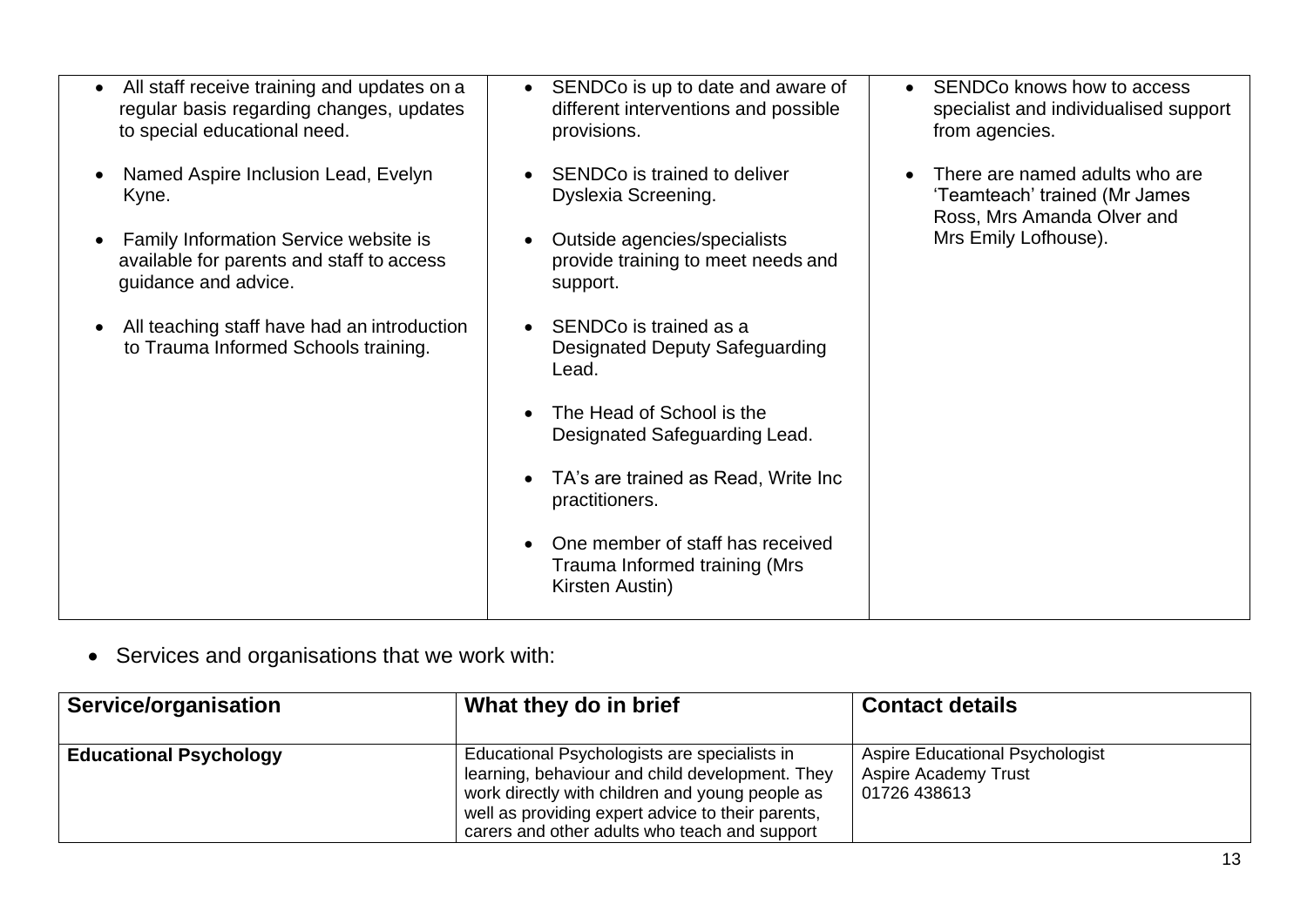|                                                        | them.                                                                                                                                                                                                                                                                                                                                                                                                                               |                                                                                                                                                                                                            |
|--------------------------------------------------------|-------------------------------------------------------------------------------------------------------------------------------------------------------------------------------------------------------------------------------------------------------------------------------------------------------------------------------------------------------------------------------------------------------------------------------------|------------------------------------------------------------------------------------------------------------------------------------------------------------------------------------------------------------|
| <b>Speech and Language Therapy Team</b>                | The Speech and Language Therapy Team works<br>with children, young people and their families in<br>order to help children who have difficulties with<br>communication or with eating, drinking and<br>swallowing.                                                                                                                                                                                                                   | Speech and Language Therapy, Cornwall<br>Partnership NHS Foundation Trust, The Health<br>Office, Wadebridge, PL27 7AT Phone: 01208<br>834411 / 07884 117897 Website:<br>www.cornwallfoundationtrust.nhs.uk |
| <b>Hearing Support Team</b>                            | The Hearing Support Team is one of Cornwall's<br>Local Authority SEN Support Services. The Team<br>provides families, schools and settings with<br>advice on the educational management of hearing<br>loss where this impacts significantly on the child<br>or young person's education                                                                                                                                             | Hearing Support Team, The Educational<br>Audiology Centre, Priory Road, St Austell, PL25<br>5AB 01726 61004                                                                                                |
| <b>Early Help Hub</b>                                  | The Early Help Hub is the single point of access<br>for council and community-based health Early<br>Help services for children, young people and<br>families in Cornwall. This is the point of contact for<br>advice and requests for support for a child or<br>young person who:<br>. May have additional needs that cannot bet<br>solely by universal services and;<br>• Where there is no perceived risk of significant<br>harm. | 01872 322277                                                                                                                                                                                               |
| <b>School Nursing Team</b>                             | School nurses provide confidential advice and<br>health information. This advice is available to<br>young people, their parents, carers and teachers.<br>School nurses will help ensure children and young<br>people stay fit and healthy.                                                                                                                                                                                          | <b>Contact the Children's Services Care</b><br>Management Centre 01872 221400 cpn-<br>tr.ChildrensCMC@nhs.net                                                                                              |
| Child and adolescent mental health<br>services (CAMHS) | Specialist community child and adolescent mental<br>health services (CAMHS) provide assessment,<br>advice and treatment for children and young<br>people with severe and complex mental health<br>problems. CAMHS also provide support and<br>advice to their families or carers.                                                                                                                                                   | Existing referrals: Contact the Children's Services<br>Care Management Centre on: 01872 221400<br>Email: cpn-tr.ChildrensCMC@nhs.net New<br>referrals: 01872 322277<br>earlyhelphub@cornwall.gov.uk        |
| <b>Autistic Spectrum Disorder Team</b>                 | The Autism Spectrum Disorder Assessment Team<br>(ASDAT) is an experienced multidisciplinary team<br>for children and young people up to their 16th<br>birthday who have complex social and<br>communication difficulties.                                                                                                                                                                                                           | Existing referrals: Contact the Children's Services<br>Care Management Centre on: 01872 221400<br>Email: cpn-tr.ChildrensCMC@nhs.net New<br>referrals: 01872 322277<br>earlyhelphub@cornwall.gov.uk        |
| <b>The Education Welfare Service</b>                   | The Education Welfare Service is aiming to                                                                                                                                                                                                                                                                                                                                                                                          | <b>Tracy McLellan</b>                                                                                                                                                                                      |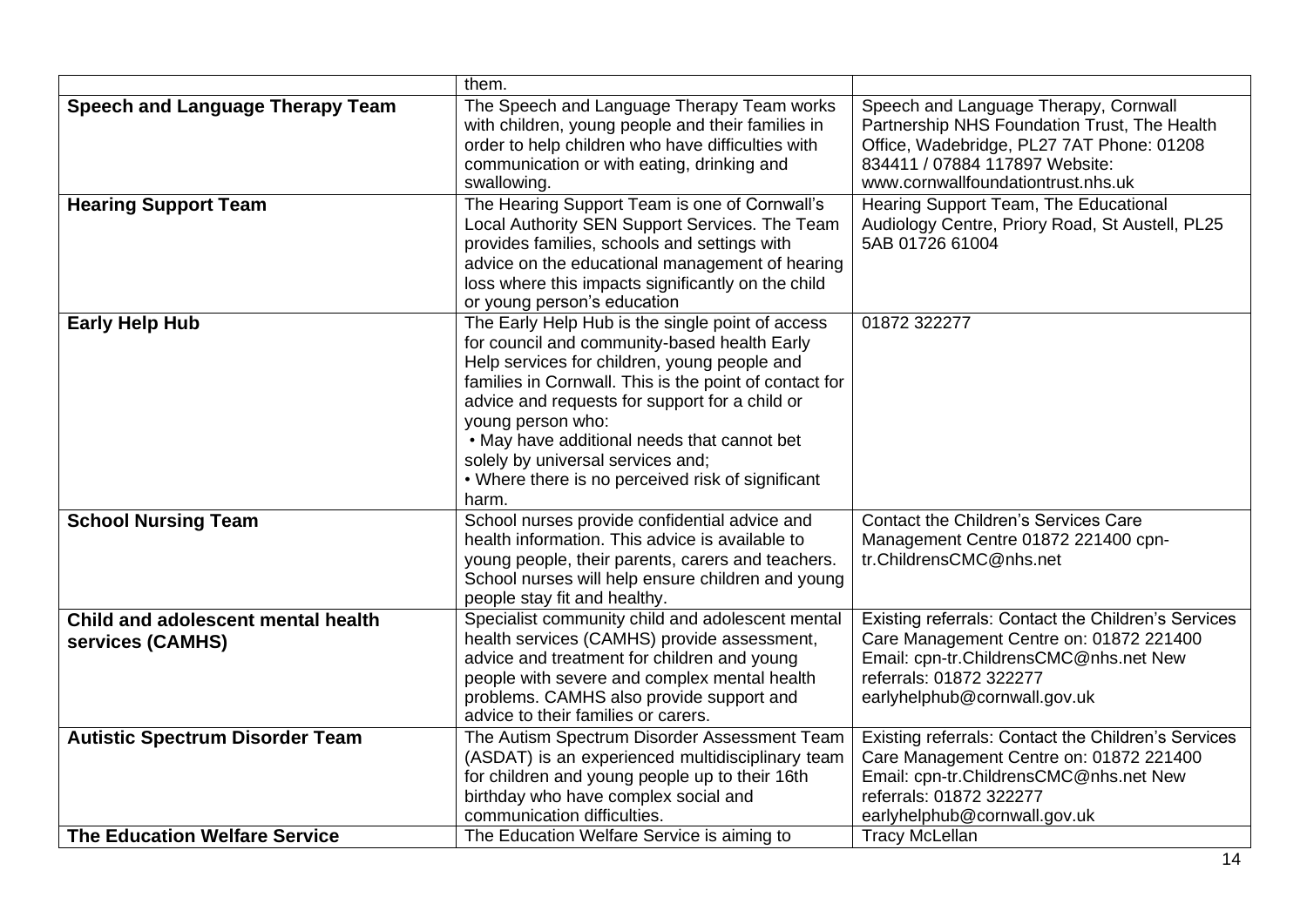| reduce truanting within Cornwall. This is a joint   | www.cornwall.gov.uk/onevision |
|-----------------------------------------------------|-------------------------------|
| initiative between Cornwall Council and Devon       | 01872 323400                  |
| and Cornwall Constabulary. Through this initiative  |                               |
| the Police will have the power to take truants back |                               |
| to school.                                          |                               |
| The Education Welfare Service can also offer        |                               |
| support and help to pupils, parents (or carers) and |                               |
| schools who may be having problems with             |                               |
| attendance.                                         |                               |

### **11.** Pupil progress

Pupil's progress and attainment is an ongoing process of teaching, learning, consolidating and applying. The class teacher and support staff complete this. Children receiving Special Educational Support have Individual Educational Plans (IEP's) which show the support being put in place, enabling the children to achieve their targets. These are shared with parents and pupils. Progress towards the targets are continuously monitored and assessed. Pupils, parents and their teacher review targets and provision and successes are celebrated. If a child continues to require SEN Support, new targets and provision are planned and recorded using an IEP. However, if a child makes expected progress, they will be removed from the SEN Support register and placed 'On Alert', to ensure that their progress is closely monitored for two further consecutive terms. Parents can request a meeting with the class teacher, the SENDCo, or the Head of School. Any concerns with progress are discussed with the Head of School, teacher or SENDCo. All pupils are involved with self-assessments at the end of learning tasks and against learning outcomes in lessons.

### **12.** How we know how good our SEN provision is

At St Breock School we are always monitoring and evaluating the quality of our SEN provision. We monitor our provision through Aspire Academy Hub monitoring visits, SENDCo observations and learning walks and conversations with pupils. We also ask parents for feedback and comments during review meetings and through parental questionnaires. In terms of intervention and specific provision, there is an entrance and exit assessment made to ensure the pupils are making progress from the provision. We make any appropriate adaptations as necessary. St Breock School reviews its SEN provision annually using the Aspire Charter Mark, which identifies strengths and areas for improvement, against the statutory requirements stated in the SEND Code of Practice 2015. From this, an action plan is produced.

### **13.** If you wish to complain

The first point of contact for concerns should be the class teacher. If you feel that there are still concerns or questions unresolved then contact the SENDCo (Gemma Jorey) or Head of School (Sian Hall) to arrange a meeting.

### **Cornwall's SEND Local Offer can be found on The Care and Support in Cornwall website: [SEND Local Offer](https://www.supportincornwall.org.uk/kb5/cornwall/directory/localoffer.page?localofferchannel=0)**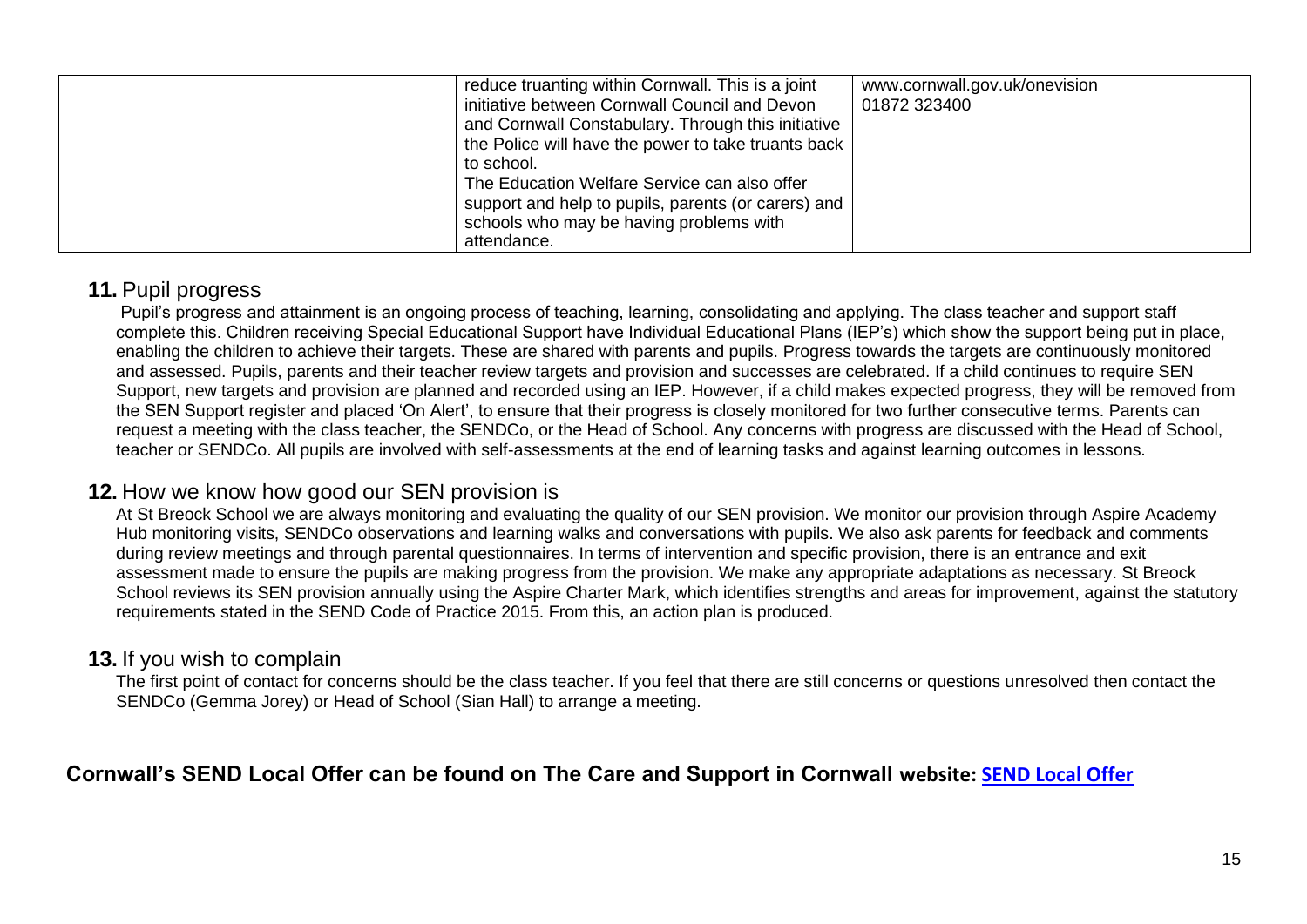### **Answers to Frequently asked Questions**

#### **1. How do people in school know if a pupil needs extra help?**

Our school has an 'open door' policy to parents and have extremely well-developed links with the parents of the children that attend St Breock School. Children's progress and behaviour are monitored through termly tracking systems. Children who may be vulnerable are identified on class 'On Alert' sheets and are monitored to assess whether they need additional support. If a child transfers to our school from another Primary school, then we always do our utmost to find out as much information as possible about that child from both parents and the child's previous school. If there are external professionals involved with that child, then their opinions and reports are sought after to ensure that we get the full picture of that child.

#### **2. What should I do if I think my child may have special educational needs?**

If you think that your child may have a special educational need then talk to us. We are here to listen and to help. You should talk to your child's class teacher in the first instance and then after discussion they may set up a meeting with the Special Educational Needs and Disability Co-ordinator (SENDCo) and / or the Head of School. Following these meetings steps will be taken to address any concerns you may have about your child.

#### **3. Who is responsible for the progress and success of my child in school?**

The progress and success of your child in school is everyone's responsibility. By 'everyone' we mean all school staff, parents as well as the child themselves. Whole cohort termly progress meetings with staff ensures progress is tracked and monitored appropriately and discussions about vulnerable groups take place in staff meetings when appropriate. Where necessary, specific and targeted intervention support will be deployed.

#### **4. How is the curriculum matched to my child's needs and how will their needs be supported?**

At St Breock School we are flexible and creative with our approach to the Early Years Foundation Stage Framework and Primary Curriculum and plan lessons to be accessible for all. In all classrooms there are three 'waves' of support: Whole Class (Wave 1) – support and resources available to everyone in that class; Group (Wave 2) – support and resources available or tailored for small groups of children; and 1:1 (Wave 3) – support and resources specifically designed for or accessible by individual children. All lessons are differentiated appropriately according to the needs of the children in that class or group whether it be by the amount of support children will receive, resources they may use or the expectation the teacher has of those children when that lesson is finished. Children are sometimes withdrawn from the classroom in small groups or on a one to one basis for more intensive support from a teacher or teaching assistant, or to take part in an intervention program designed to meet and support the needs of that individual or group of children. Children may also be withdrawn by staff for physiotherapy sessions or individual speech therapy support.

#### **5. How will I, and my child, know how well they are doing?**

St Breock School operates an effective 'open door' policy to create a constant positive dialogue with parents. In addition to this, staff may ask to speak with parents at the end of the school day. Parents and pupils are invited to engage in termly SEN review meeting, and/or Parent meetings in the Autumn and Spring terms and annual reports are sent home to parents. Throughout the year there are 'open afternoons' whereby parents are invited into the classrooms to share the children's learning, progress and support upcoming events e.g. class trips/residentials. All this constant dialogue between school and parents will help you to support your child's learning at home and inform you of how they are progressing in school. If at any time you wish to discuss your child, then meetings can be arranged with class teacher and / or the Head of School at your request.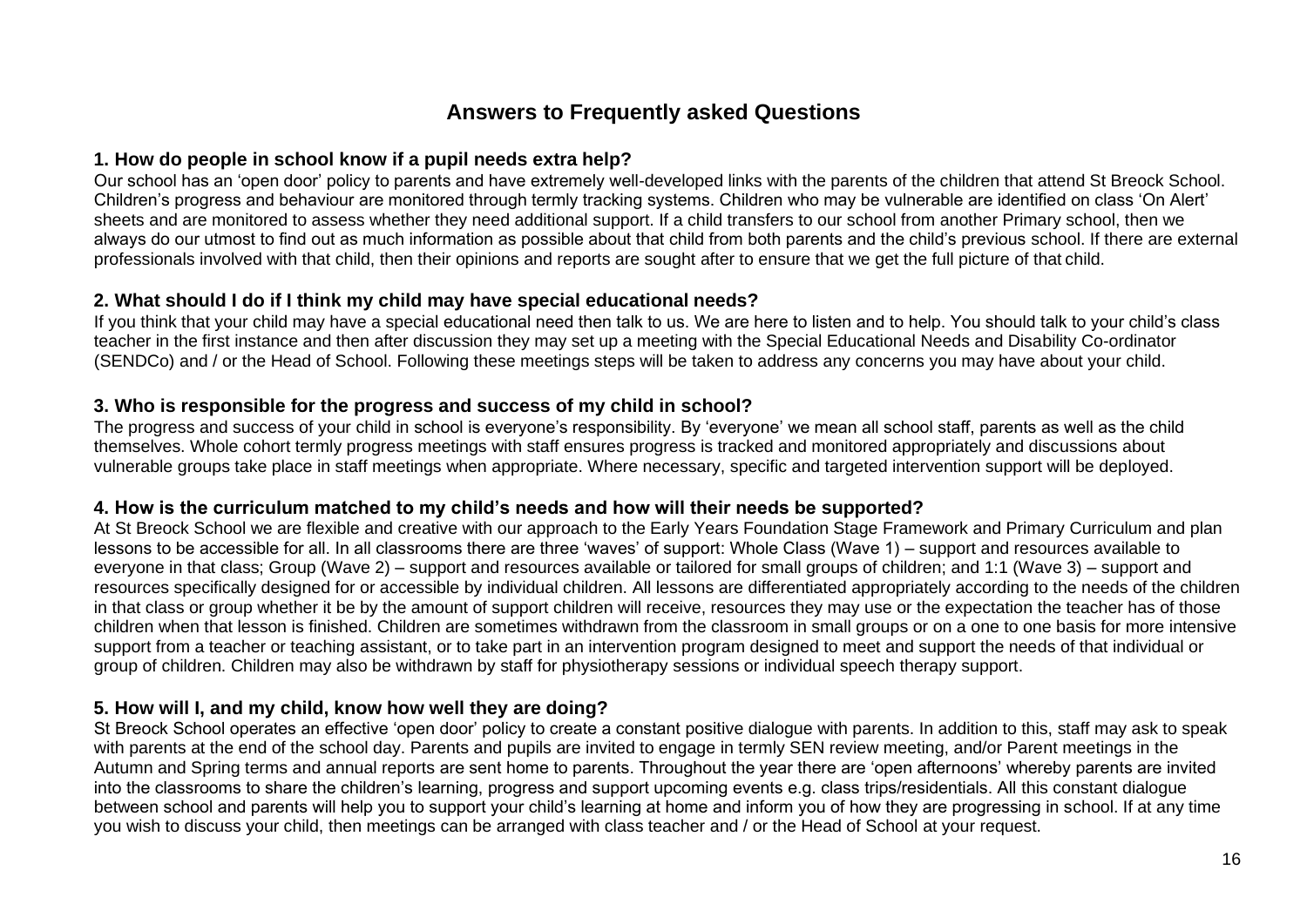#### **6. What support is there for my child's overall wellbeing?**

Your child's overall wellbeing will be constantly supported in school in a variety of ways. We will help them; to be healthy by ensuring that they enjoy good physical and mental health, by encouraging them to live a healthy lifestyle, keep safe by protecting them from harm and neglect, to enjoy life; achieve well, by giving them opportunities to make the most out of life, by teaching them the skills they need for adulthood, to make a positive contribution to their school, community and society, by being involved in their community and society and discourage involvement with anti-social or offending behaviour, contribute to their economic well-being and by ensuring that they are not prevented from achieving their full potential through economic disadvantage.

#### **7. How do I know that my child is safe in school?**

At St Breock School we have a variety of measures, policies and procedures in place to ensure that your child is safe. All staff are checked by the Disclosure and Barring Service (DBS checks previously known as CRB checks) and have tier 2 child protection training. There are also named members of staff who are trained to tier 3 in child protection. We have a safeguarding policy and have risk assessments in place for a wide variety of activities and situations that may arise.

#### **8. How is my child included in activities outside the classroom including school trips?**

Everyone is included in everything at St Breock School. Activities outside the classroom are a part of everyday life for us and we undertake a wide variety of school trips throughout the year. All children are encouraged to take part in after school clubs, and those children who need it are supported appropriately. The same applies when it comes to trips and residentials and adaptations are made where necessary to ensure that every child is included whilst at the same time carefully ensuring that those adaptations do not affect the experiences of other children.

#### **9. How accessible is the school environment?**

The school building at St Breock School is accessible to everyone who attends school or who comes to visit us. We have good access to every classroom. We have a disabled toilet and changing facility.

#### **10. How will school prepare and support me/my child through the transition from key stage to key stage and beyond?**

Your child will be highly supported by school throughout every transition process. We would meet with everyone involved in supporting a child's needs, talk to the relevant external professionals as well as involving members of staff from the next stage of schooling in these meetings. Where a child is transferring to a secondary school, they would be able to undertake extra transition days to allow them to become more familiar with the environment.

#### **11. How are the school's resources allocated and matched to pupils' special educational needs?**

Each year the school decides on an allocation of money for special educational needs (SEN). For all children on the school's SEN register the school itself is expected to meet the first £6000 of any resources and support required by each individual child. For those children with an Education, Health and Care Plan, spending above the £6000 may be claimed back from the local authority up to a limit set by the resources provided by the statement. In addition to this, these children also have access to free resources and support from external professionals such as Educational Psychologists for example. In-school resources and support are detailed in Individual Education Plans (IEPs). These plans are individually tailored to each child on the SEN register and specify which resources will be used to support that child, how much support they will receive and whether any additional adult support will be used.